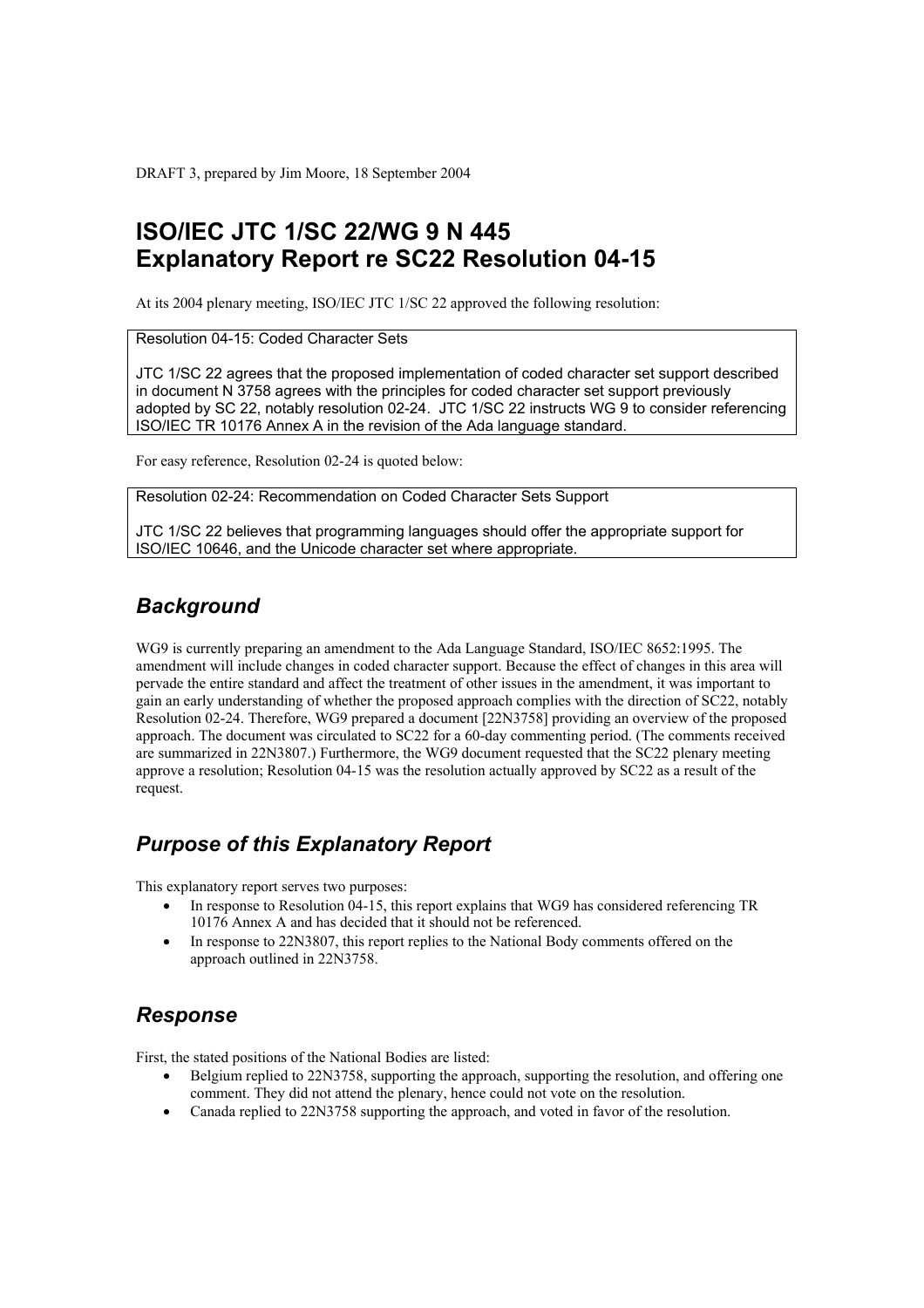- Denmark replied to 22N3758 supporting the approach. They did not attend the plenary, hence could not vote on the resolution.
- France replied to 22N3758 supporting the approach. They did not attend the plenary, hence could not vote on the resolution.
- Germany replied to 22N3758 opposing the approach and offering comments. They did not attend the plenary, hence could not vote on the resolution.
- Japan voted in favor of the resolution.
- Korea voted in favor of the resolution.
- Netherlands was represented at the plenary by proxy, but did not vote on the resolution for lack of specific instructions.
- UK abstained on the resolution. (22N3807 shows them favoring the approach; but this may be an administrative error.)
- US voted in favor of the resolution.

In their response to 22N3758, Belgium offered a comment:

there is a small error approximately in the middle of document 22N3758: the first line in the syntax rule for "identifier\_extend":

identifier\_extend ::= identifier\_letter |

should be

identifier\_extend ::= identifier\_start |

WG9 agrees with the comment and has made the correction.

In their response to 22N3758, Germany offered comments. The first comment is:

DIN strongly suggests that Ada follow the guidance given in Annex A "Recommended extended repertoire for user-defined identifiers" of TR 10176:2002 (4th edition) for the use of UCS characters in identifiers. This list of characters for identifiers is synchronized against ISO/IEC 10646-1:2000 and Unicode 3. Annex A will be kept in sync with future editions of ISO/IEC 10646 and the Unicode standard. Defining such a repertoire specifically for Ada is likely to invite numerous interoperability issues with other languages.

WG9 does not intend to diverge from TR 10176, except to the extent that TR 10176 itself diverges from the latest IS 10646 (which is the case at the moment). More precisely, WG9 intends to align strictly with IS 10646:2003. It must be noted that TR 10176 is a Technical Report while IS 10646 is a Standard. If one has to make a choice, one should conform with the Standard rather than with the Technical Report. And, it turns out that one MUST make a choice because there are important differences between the two:

- TR 10176 is still based on IS 10646:2000 while IS 10646:2003 has already been published for a year.
- There are considerable differences between the two editions of IS 10646, notably in supporting characters beyond the BMP (this might be significant for some languages, e.g. Korean).
- TR 10176 is a moving target. It is in its fourth edition already, and nevertheless needs additional revision to catch up with IS 10646. WG9 cannot afford to revise the Ada language and the vendors cannot afford to change the compilers each time TR 10176 changes. And WG9 cannot afford to delay the adoption of its amendment until TR 10176 has been revised; it would run out of interest, money, and the ISO time table before then.
- TR 10176 does not define case conversion tables, which are essential for a case-insensitive language like Ada. To get case conversion tables, WG9 would have to reference either IS 10646:2003 or Unicode, or would have to invent its own.